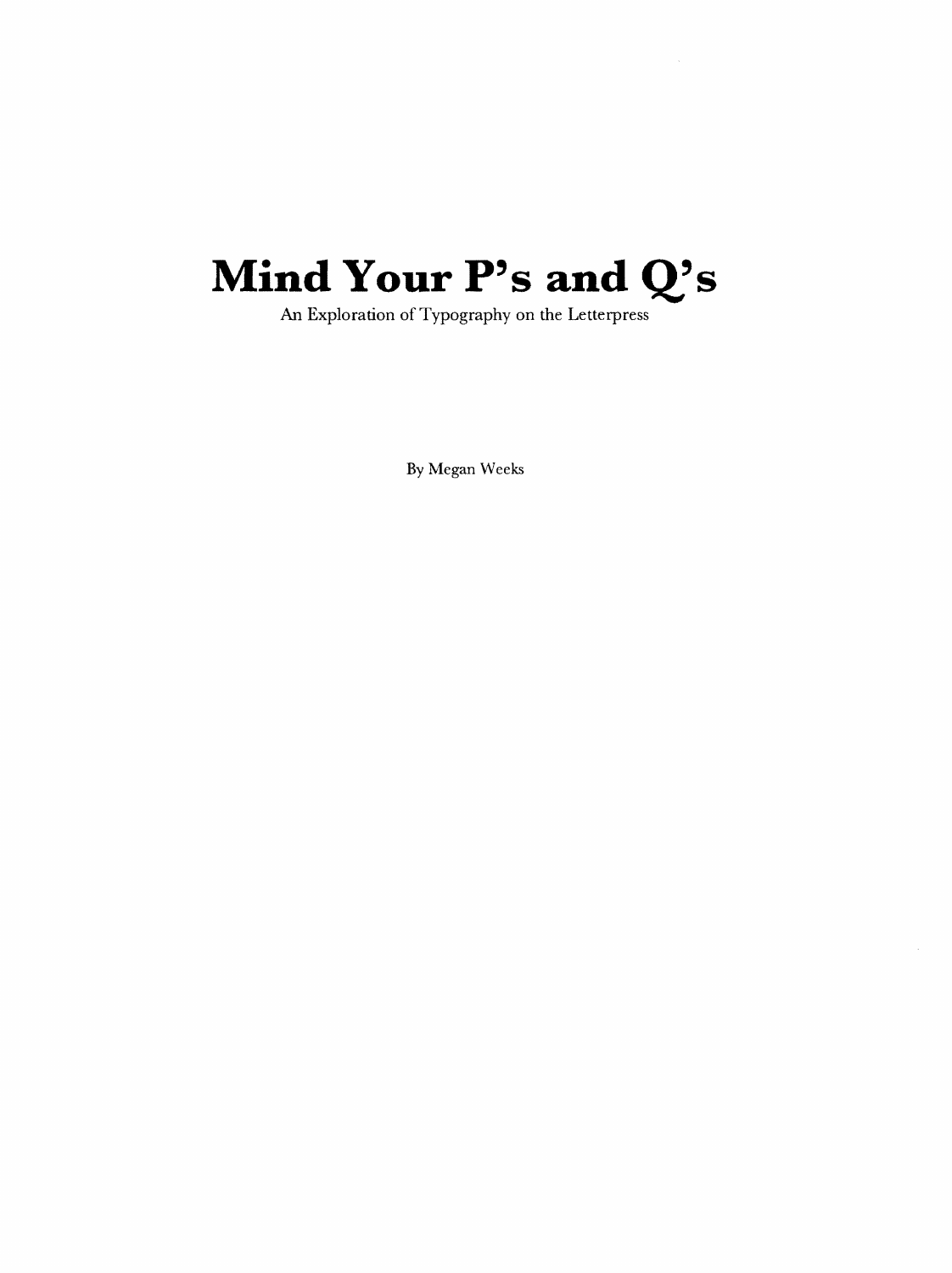## **Mind Your P's and Q;s**

÷

- 1

An Exploration of Typography on the Letterpress

An Honors Thesis by Megan Weeks

Thesis Advisor<br>Fred Bower 0

Ball State University Muncie, Indiana

April 2006

Graduation Date 6 May 2006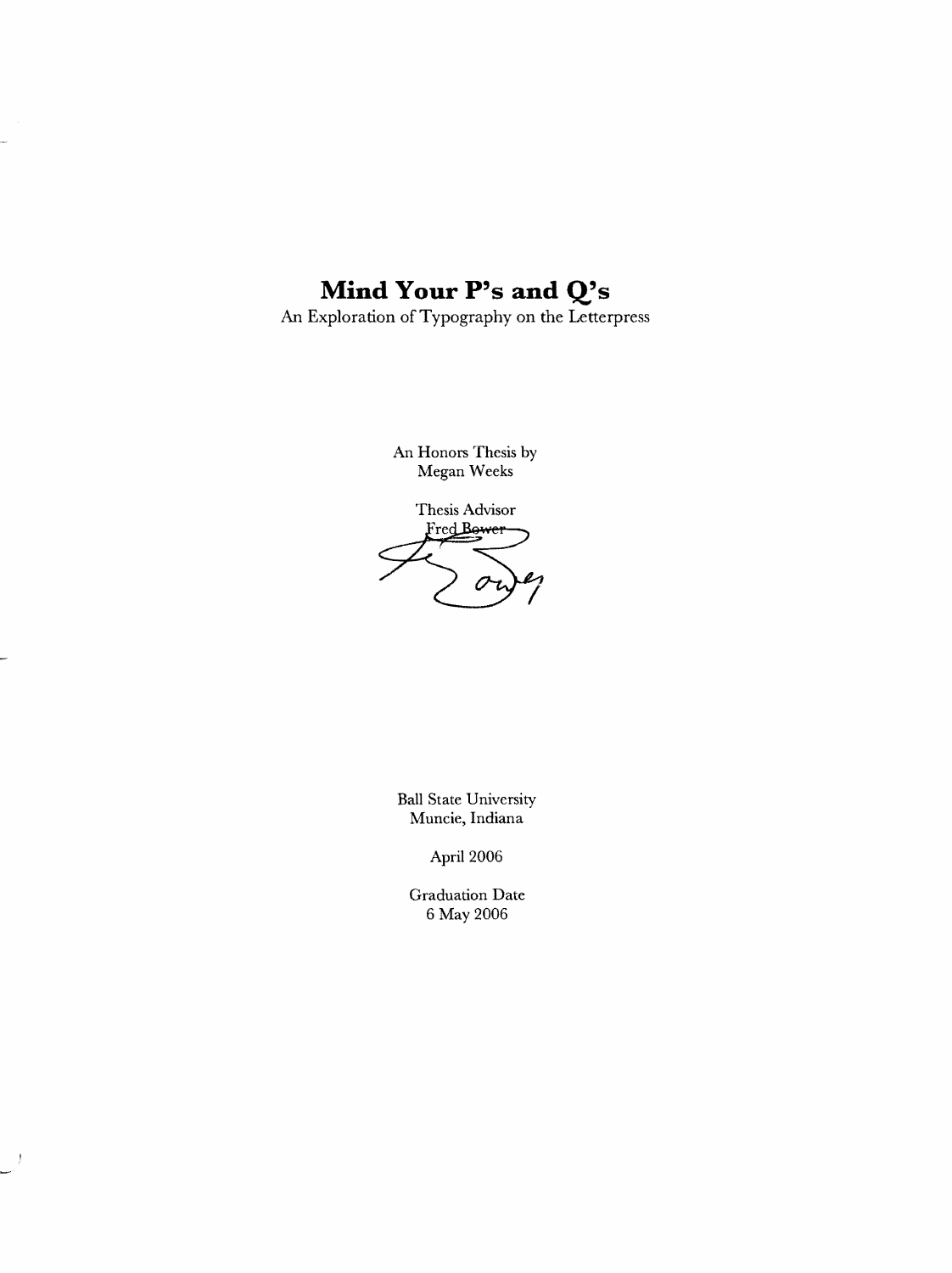### Abstract:

 $\sqrt{414}$ I felt this creative project should be a culmination of my education in both graphic design and fine art at Ball State University. To incorporate both of these aspects, I chose to apply my knowledge of typography and design to the printing and bookmaking techniques I have learned in my printmaking classes. After conducting research on general guidelines of typography and layout, I decided to illustrate and define ten basic principles of design. I felt these ten ideals represented the core foundation of most design. A page that demonstrates each principle typographically precedes the definitions.

This project has given me a better understanding of the sensitivity of typography. It has also increased my appreciation for both the efficiency and flexibility of designing on a computer, and the unique characteristics specific to rough wooden type and hand bound books.

#### Acknowledgements:

I want to thank Fred Bower for his advice on this creative project, and his help in developing ideas for the form it would take.

I would also like to thank DavidJohnson for sharing his knowledge and expertise of setting and printing type on the letterpress.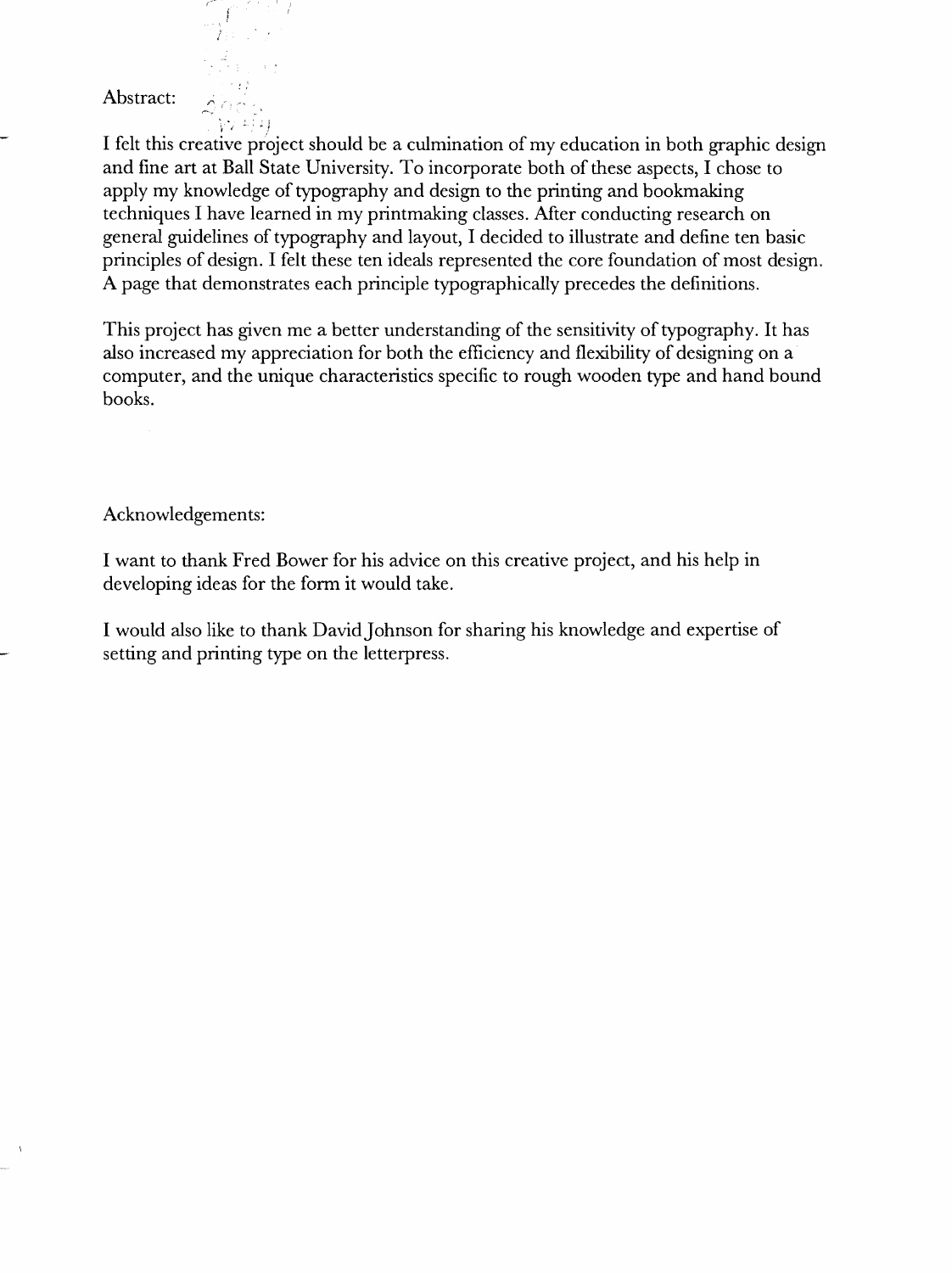#### Artist Statement

In my education at Ball State I have been exposed to both fine arts classes and design study. I have come to the conclusion that there is not a distinct difference between the two. I use elements of design in my studio work, and my work in visual communication has been strengthened by my studio courses. Graphic design is often perceived as merely a commercial endeavor. However, I believe this type of work and more traditional art are one in the same. There is a beauty in letterforms and typography. Recently, I have been captivated by the character of wood type and accidental blobs of ink that can only be achieved through manually setting type on the letterpress. This exploration has strengthened my belief in the parallel between art and design.

Image is very powerful and commanding and is often the first thing viewers notice. I greatly appreciate the impact of a stunning image; however, I also think there is nothing more exciting than creative typography. This aspect of design can be overlooked when paired with imagery. For this reason, I decided to make this book solely text based. I didn't want an exploration of letterforms and hand set type to be shadowed by imagery.

I created an edition of ten artist's books using the letterpress technique. I set the letterforms by hand, rolled ink onto them, and printed them on paper. This technique is not often a part of the graphic design process today. It is thought of as more of a specialty printing method. However, graphic design and advertising were born on the letterpress. The first printing presses had a tremendous influence on literacy and formed the way we communicate today. The printing process has been used to make both literature and art prints more accessible to the public. I wanted to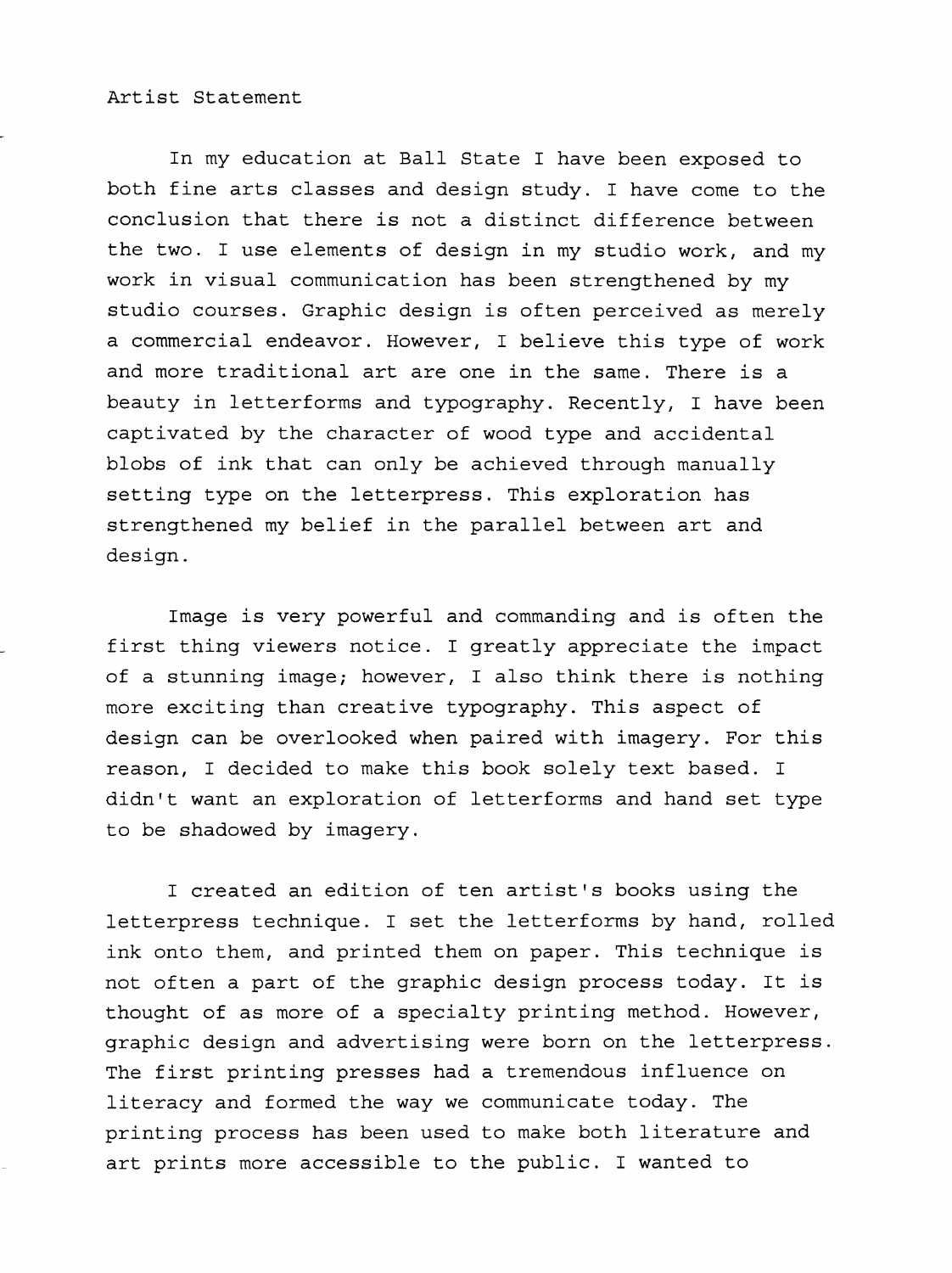explore this aspect of design that is often skimmed over in history classes. In fact, most designers today are taught design solely on a digital platform. I feel that printing in this direct way helped give me a better understanding of typography and the technique that continues to have a huge impact on design. This knowledge can be translated to the generation of type on the computer, and has already begun to enhance my design work.

This book was intended to mainly serve my own personal growth and to be a visually interesting work of art. I am pleased with the visual outcome, and I have acquired a substantial amount of knowledge about typography. This includes a better understanding of the vocabulary used in computer layout programs that originated from letterpress terminology. However, it has also started a dialogue with other designers about their personal opinions about design, and the role letterpress plays in today's design process.

Designing, printing, and binding these books broadened my approach toward design. The quality I achieved by printing type on a textured paper was exciting and thought provoking. The results of my experimentation with ink, different paper, and metal and wood type cannot be achieved through manipulation on the computer. The finished product was stimulating and will be a source of inspiration for my future endeavors in design. The visual communication program at Ball State incorporates fine art with graphic design by requiring graphic design students to take both types of classes. This piece also incorporates design with the fine arts and is an appropriate representation of my time in the program. The ten letterpress books are a culmination of my study of design and art and a jumping board for future work.